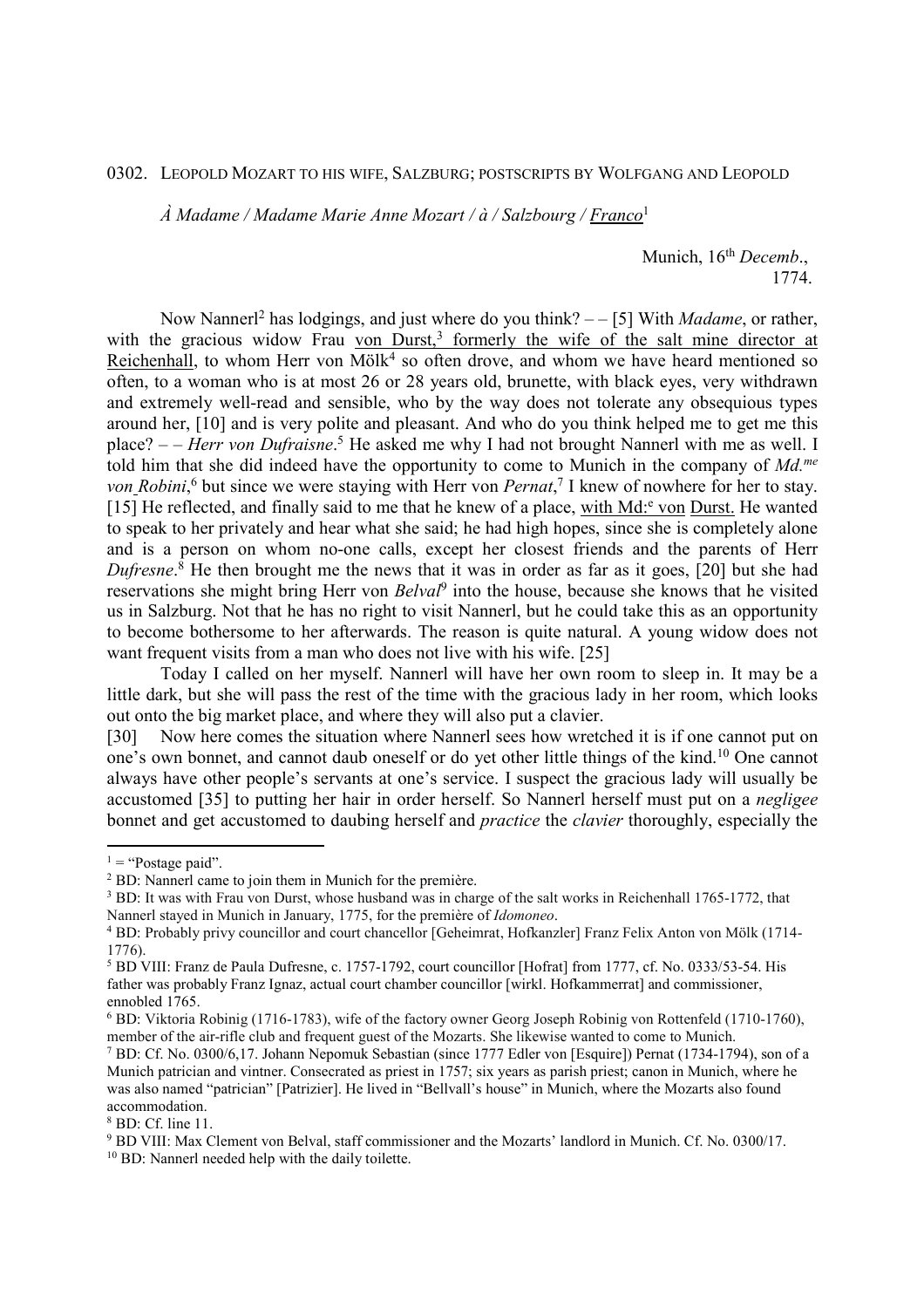*sonatas* of *Paradies* and *Bach etc*. <sup>11</sup> and the *concerto* by *Luchesi*<sup>12</sup> etc. We have not yet had a letter from you. We kiss you both, commend ourselves everywhere and I am as always your Mzt mp<sup>13</sup>

[40] How is everything going with the ball at the Town Hall? – What is *Miss Pimsess*<sup>14</sup> doing? – Md<sup>e</sup> . von Durst also has a sweet little thing, I think it is called *Finettl*.

MOZART'S POSTSCRIPT:

## I have toothache.

<sup>15</sup>*johanes chrisostomus Wolfgangus Amadeus Sigismundus Mozartus*<sup>16</sup> *Mariæ annæ* [45] *Mozartæ matri et sorori, ac amicis omnibus, præsertimque pulchris virginibus, ac freillibus,*<sup>17</sup> *gratiosisque freillibus* 

 *S: P: D:*<sup>18</sup>

LEOPOLD MOZART'S POSTSCRIPT:

The morning of the  $17<sup>th</sup>$ .

-

 Yesterday Wolfgang stayed at home because he had toothache, [50] and today he will stay at home as well, for he is now swollen.

 Above all, Nannerl must seek the opportunity to tell Count *Sauerau*<sup>19</sup> that she would be very happy to travel to Munich in the company of *Md.me von Robini*<sup>20</sup> and Herr Gschwendner.<sup>21</sup> Above all, one must give him confidence about mentioning it. *Addio*. I hope to see a letter from you today.

<sup>&</sup>lt;sup>11</sup> BD: Pietro Domenico Paradies (c. 1710-1791), composer, in London since 1746/47. Cf. No. 0099/107. The reference here is probably to his (12) Sonate di Gravicembalo (London, 1754). – "Bach": Johann Christian Bach; references possibly to his *6 Sonaten für Clavecin oder Pianoforte*, op. 5 (Amsterdam, 1768).

<sup>&</sup>lt;sup>12</sup> BD: Andrea Luchesi (1741-1801). Went to Bonn with a wandering opera troupe in 1771 and became music director there in 1774 with a salary of 1000 florins (cf. No. 0369/106). Among the musicians working there was the tenor Johann van Beethoven. The concerto referred to here is probably the *Concert pour le clavecin* in F (Bonn, 1773).

 $13 \text{ mp} = \text{manu propria} = \text{in his own hand.}$ 

<sup>&</sup>lt;sup>14</sup> "Miss Pim[p]ess". The name of the family dog is also used in a diminutive form, "Pimperl", "Bimberl" or "Pimberl". Present-day dialect speakers would understand this as "penis", but the "Pimperl" mentioned by Leopold in No. 0943/57 is the "Hanswurst" [≈ Pagliaccio] character in a puppet show. BD: A fox terrier at home in Salzburg. A sketch by Mozart (cf.  $KV^6$ , note on  $KV$  441) suggests he chose the same name ("Pimberl") for his dog in Vienna, but in No. 0337/125 he also seems to apply the name to himself.

<sup>15</sup> johanes chrisostomus Wolfgangus Amadeus Sigismundus Mozartus sends many greetings to Maria Anna Mozarta his mother and his sister, and to all friends, especially to the beautiful maidens, and young ladies, and graceful young ladies. ["freillibus" is doggerel, derived from "Fräuleins"]

<sup>&</sup>lt;sup>16</sup> BD: Mozart uses "Amadeus" three times in the correspondence: Nos. 0302/44; 0355/165; 0525/12. Other synonymous forms are used: Gottlieb, Theophilus. "Sigismundus" was the name given to him at his confirmation.  $17$  Derived by Mozart from "Fräulein" = "Miss".

<sup>18</sup> S.P.D. (salutem plurimam dicit): "sends many greetings".

<sup>&</sup>lt;sup>19</sup> "Graf Sauerau" BD: Joseph Gottfried, Imperial Count [Reichsgraf] von Saurau (1720-1775). Cathedral canon, cathedral dean, privy councillor. Cf. No. 0128/46.

<sup>20</sup> BD: Cf. line 52.

<sup>&</sup>lt;sup>21</sup> BD: Joseph Franz Xaver Geschwendtner (1740-1800), city councillor and merchant in Salzburg. Married (second marriage) Maria Cäcilia Schnürer (1751-1825) in January 1769; she bore a daughter in 1795, fathered illegitimately by Karl Joseph, Count [Graf] Arco, High Master of the Kitchen [Oberstküchenmeister].